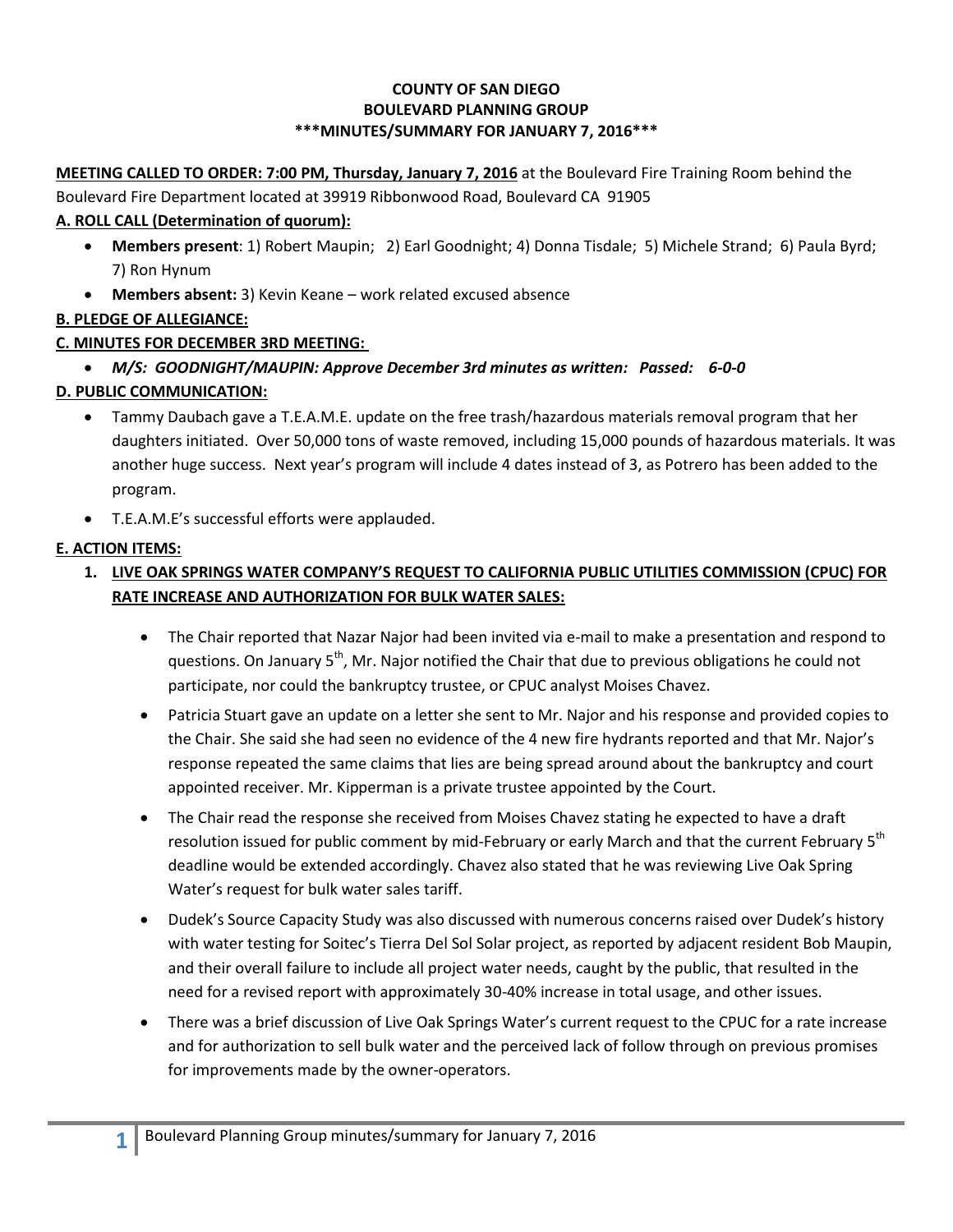*M/S: HYNUM/MAUPIN: Authorize Chair to submit comments to the County and copy to the CPUC in opposition to the proposed rate increase and authorization of bulk water sales by Live Oak Springs Water Company. Approved 6-0-0*

### **2. ANNUAL ELECTION OF GROUP OFFICERS & ANNUAL TRAINING DATES:**

- Annual training dates are January 23<sup>rd</sup>, January 27<sup>th</sup>, or February 27<sup>th</sup> from 8:30am-1:00pm. Online training is available after January 15th if members have already attended in-person training in the past.
- *M/S: MAUPIN/BYRD: Elect Donna Tisdale as Chair: Approved : 6-0-0*
- *M/S: STRAND/TISDALE: Elect Paula Byrd as Vice Chair: Approved: 6-0-0*
- *M/S: BYRD/MAUPIN: To elect Michele Strand as Secretary.: Approved: 6-0-0*

**F. GROUP BUSINESS:** Announcements; correspondence; discussion items; project updates

- The Chair reported on the mailer that Frankie Thibodeau sent out to an unknown number of Boulevard residents and noted that copies were on-hand for review.
- The mailer consisted of a copy of a November 13, 2015 e-mail message that Thibodeau sent to Voice of San Diego Reporter Lisa Halverstadt in response to the series of articles Halverstadt had written. The subject line of Thibodeau's e-mail was "Eight Environmental Lawsuits, Zero discernible results for the Environment".
- Thibodeau criticized Donna Tisdale and the Boulevard "Planning Board over the lack of local development and increased opposition related costs for energy projects like the Sunrise Powerlink. She also stated her belief that "…the Boulevard Planning Group should be disbanded and Ms. Tisdale needs to find another way to line her and her family's pockets."
- The Chair responded that Thibodeau has stayed true to her pattern of making wild and false allegations while providing no documented support for those allegations and that Thibodeau also failed to disclose that she had a deal with Soitec Solar for three parcels of her Roadrunner Lane property to be included in their 765 acre Rugged Solar project and that Soitec had also applied for a MET tower there, as documented by applications filed with the County.
- It was also noted that during the previous General Plan Update the Planning Group had approved Thibodeaus' property for subdivision into several 40 acre parcels but her formal application for that subdivision was finally denied by the County over her lack of progress.

### **1. REVITALIZATION REPORT:**

- A Sheriff has been assigned as a Resource Officer to the Mt. Empire School System. He will travel among the schools full time.
- There will be a federal air craft drill sometime in the month of January. Lots of different air craft will be flying over. The exact date will not be announced.
- Construction of the new Border Patrol checkpoint on I-8 will start this spring. Road closures will be from 10PM – 5AM.
- The breakfast with Santa in Jacumba had the biggest turnout ever for the area. It was very successful.
- Clover Flat Elementary's Holiday Show was a standing room only success. This shows a giant amount of community and school support for a community center.
- Boulevard has six new picnic tables that have been moved in. We will be getting (through a grant) live trees for this property.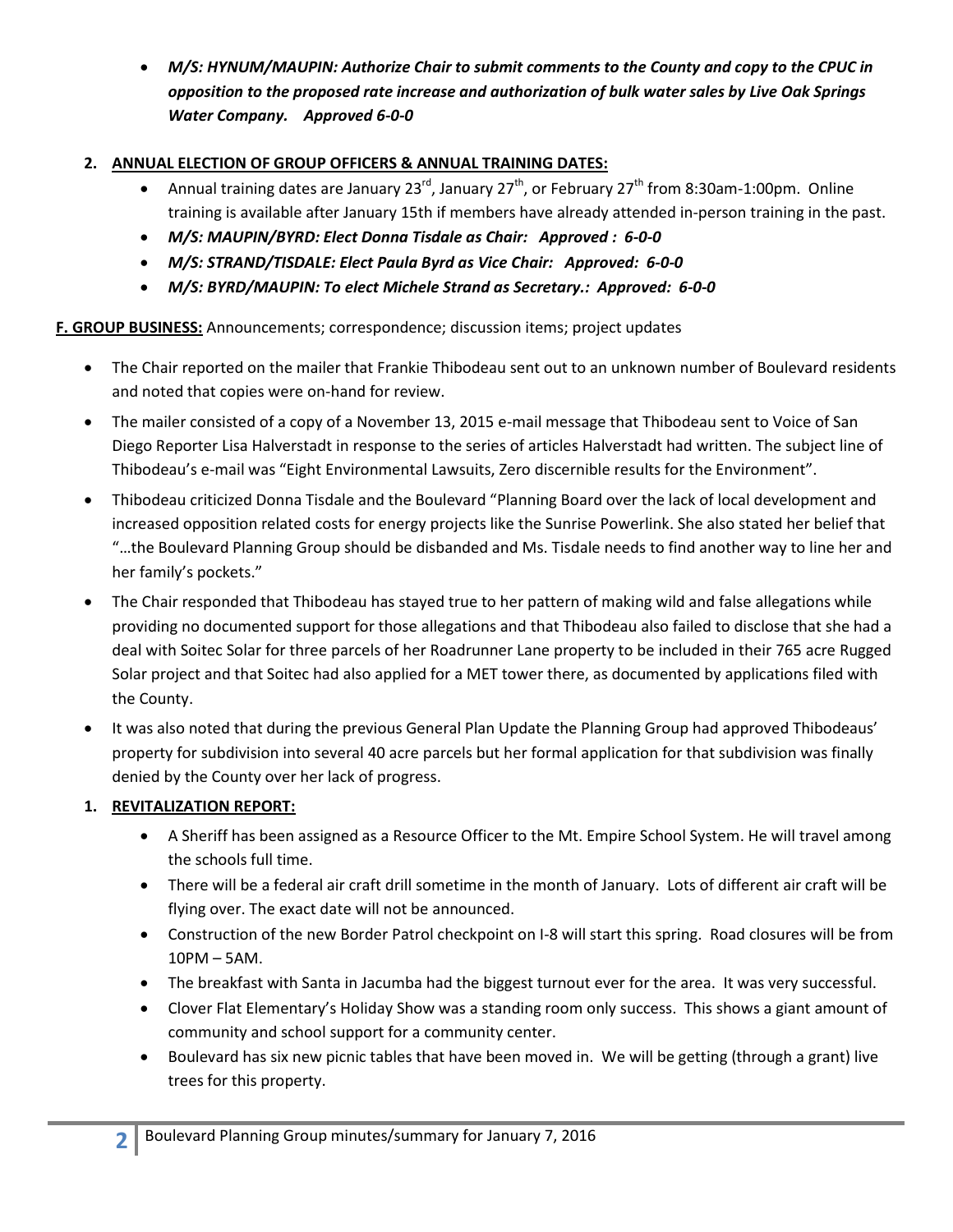#### 2. **FIRE SAFE COUNCIL REPORT:**

- Free sand bags and sand are available at the Boulevard Fire Dept. Firefighters might fill them for you if they have time, but if not, you can still get the bags.
- Our FSC is meeting quarterly. Next meeting is January 16th at 5:30 PM at the Boulevard Training Room.
- Due to the weather, there are two swift water rescue teams out here right now. Julian has just added on a paramedic.
- SDG&E's Powerlink mini grants have been extended in the Boulevard area. If you are part of the expansion, you will be receiving a packet in the mail soon. SDG&E will be holding a public meeting on January 26th from 6:30-8:00PM at this location, the old Fire Dept. They will help answer questions on how to fill out the grants and what you can and cannot apply for. You can also have your address checked at the meeting if you do not receive a packet.

#### 3. **SOITEC SOLAR DEVELOPMENT; PDS2012-3910-120005:**

- The Chair reported that on Dec  $11^{th}$ , Judge Wohlfeil confirmed his tentative ruling to dismiss the writ of mandate and all remaining CEQA challenges submitted by Backcountry Against Dumps, including groundwater and noise.
- On Dec 15 Judge Wohlfiel issued an order for Soitec and the County to pay \$530,933 to Backcountry's attorneys.
- Soitec can now move forward with development or sale of Rugged Solar and potentially Tierra Del Sol Solar. However, major changes in the project and loss of claimed benefits from Soitec's now-closed CPV manufacturing facility will come into play if and when Soitec's projects attempt to move forward

## 4. **2.9MW CHAPMAN SOLAR RANCH, PDS2015-MUP-15-005, LOG NO. PDS2015-ER-15-21-001: Revised Plot Plans and Grading Plans received:**

• SPower terminated their Chapman Ranch project by notifying the County on December  $1<sup>st</sup>$ .

## 5. **ROUGH ACRES RANCH CAMPGROUND/CONFERENCE CENTER:PDS2012-3300-12-021 (MUP): DRAFT EIR EXPECTED BY YEAR END:**

- Whalen send his regrets for not attending this meeting.
- 6. **ROUGH ACRES RANCH ROAD – MAJOR GRADING PERMIT PENDING: PDS2011-2700-15622: APPLICANT GREGG HAMANN:**
	- On hold pending construction on Tule Wind and/or Rugged Solar.

### 7. **TULE WIND – SOUTHERN CALIFORNIA EDISON'S ADVICE LETTER 3287-E SEEKING CPUC FOR APPROVAL OF 15 YEAR POWER PURCHASE AGREEMENT (PPA) FOR 132MW HAS BEEN SUSPENDED FOR UP TO 120 DAYS:**

• Nothing new to report.

## 8. **TULE WIND'S LEASE APPLICATION WITH STATE LANDS COMMISSION (SLC) FOR WIND TURBINES, ROADS & INFRASTRUCTURE, MAY BE HEARD DECEMBER 18TH:**

- Nothing new to report.
- 9. **TULE WIND PHASE II:** 
	- Nothing new to report.
- 10. **COMPREHENSIVE RENEWABLE ENERGY PLAN (CREP) POD 13-007:** 
	- Nothing new to report.
	- **3** Boulevard Planning Group minutes/summary for January 7, 2016